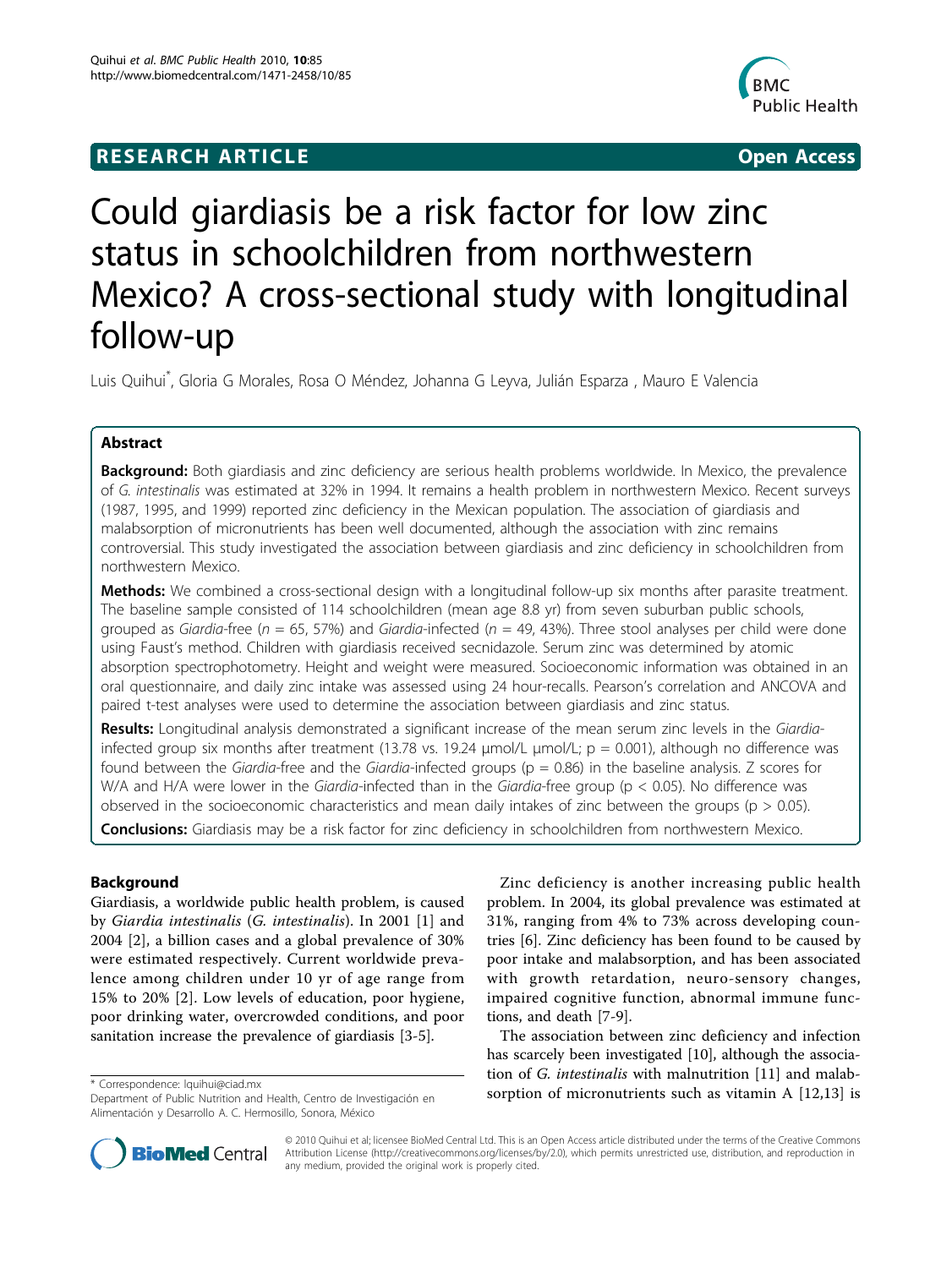well recognized. In 1993, [\[14](#page-5-0)] giardiasis was reported as a first-time risk factor for zinc malabsorption in children. Other authors reported this risk [\[15-17](#page-5-0)]. However, the link remains controversial [\[18](#page-5-0)]. In Mexico, the prevalence of G. intestinalis was estimated at 32%, in 1994 [[19\]](#page-5-0). Currently *G. intestinalis* is the most important protozoan parasite associated with intestinal infection in northwestern Mexico [[20](#page-5-0)-[22\]](#page-5-0). Three studies in Mexico have shown evidence of zinc deficiency in women and children [[23](#page-5-0)-[25\]](#page-5-0). One study showed low dietary zinc consumption in 19% to 24% of schoolchildren [[25](#page-5-0)].

We hypothesized that giardiasis may be a risk factor for zinc deficiency in Mexican schoolchildren under poor socioeconomic and environmental conditions. The aim of this study was to investigate the association between giardiasis and serum zinc levels in schoolchildren from northwestern Mexico. Specific objectives included measurements of a) serum zinc levels in Giardia-free and Giardia-infected children, and b) relating nutritional status to growth, weight, diet, and environmental and socioeconomic factors.

# Methods

# Study design

This study was cross-sectional with a longitudinal follow-up. Data collection, collection and processing of blood and stool samples and anthropometry measurements were performed at baseline and repeated six months after treatment.

# Study population

The study sample consisted of primary schoolchildren from grades one to six at seven suburban public schools in the cities of Hermosillo and Guaymas, in northwestern Mexico. The study sites selection was based on the high frequency of giardiasis associated with morbidity in the general population of these cities [[21,22\]](#page-5-0), and the low socioeconomic level of the populations at the study sites [[26-](#page-5-0)[28](#page-6-0)]. We explained the purpose of the study at official meetings with personnel from health services, city councils, and the primary schools, and at meetings with parents and schoolchildren from the study sites.

A total of 1,672 schoolchildren between the ages of six yr and ten yr were officially enrolled in the visited schools [[27\]](#page-6-0) and they were invited to join the study, while distribution of plastic containers with requests for fecal samples were undertaken (three from each subject were to be collected in the school during a five day period). Only 293 (18%) schoolchildren gave samples, but 114 children met the study criteria (voluntary participation supported by their parents, no fever, respiratory infections or diarrhea, and no zinc supplementation and/or antiparasitic treatment). Eighteen (6%) children were excluded because they gave fewer than three fecal samples; 59 (20%) were excluded because they were infected not only with G. intestinalis but also with other pathogenic parasites (H. nana and E. histolytica/dispar); 41 (14%) were excluded because they were currently supplemented; 25 (9%) had infections [\[29](#page-6-0)]; 24 (8%) were unwilling to participate, and 12 (4%) did not complete the study. When required, the excluded children (57%) were referred for medical attention and proper treatment. Written consent from parents or guardians was obtained for the included children to participate. Approval to conduct the study was granted by the ethical committee of the Centro de Investigación en Alimentación y Desarrollo A.C. (CIAD AC).

# Stool analysis

Stool samples were examined using the Faust technique [[30\]](#page-6-0). An experienced parasitologist performed the analysis and microscopic observations.

# Anti-parasitic treatment

Secnidazole was orally administered, in a 450 mg doseper-day for two successive days, to Giardia-infected schoolchildren. Treatment was repeated when necessary to ensure elimination of the Giardia infection [[31\]](#page-6-0). A qualified physician prescribed the treatment.

# Anthropometry

Height and weight were measured in 98 schoolchildren at baseline and six-month follow up. These measurements could be only undertaken at baseline in the rest of the children  $(n = 16)$  because they moved out from their schools during the study course. Height was measured using a stadiometer (Seca) marked at 0.1 cm intervals, and weight was measured to the nearest 50 g using a digital electronic scale (AND FV-150 KA1, A&D Co. LTD, Japan). The children were measured without shoes and wearing light clothing. For weight measurement, each child stood unassisted in the centre of the platform scale and was asked to look straight ahead and relaxed. Standing height was measured when the child stood straight with the head in the Frankfurt plane, shoulders in relaxed position, and arms hanging loosely [[32\]](#page-6-0). Ages of the children were verified from birth certificates. Undernutrition was defined as below -2 standard deviation units (-2 Z Scores) from the median reference values defined by the World Health Organization [[33](#page-6-0)], using the nutritional indices of height for age (H/A; stunting), weight for age (W/A), and weight for height (W/H; wasting).

# Socioeconomic data

Collection of the socioeconomic characteristics of the children's families was undertaken with a structured and locally pilot-tested questionnaire [[34](#page-6-0)]. The interviews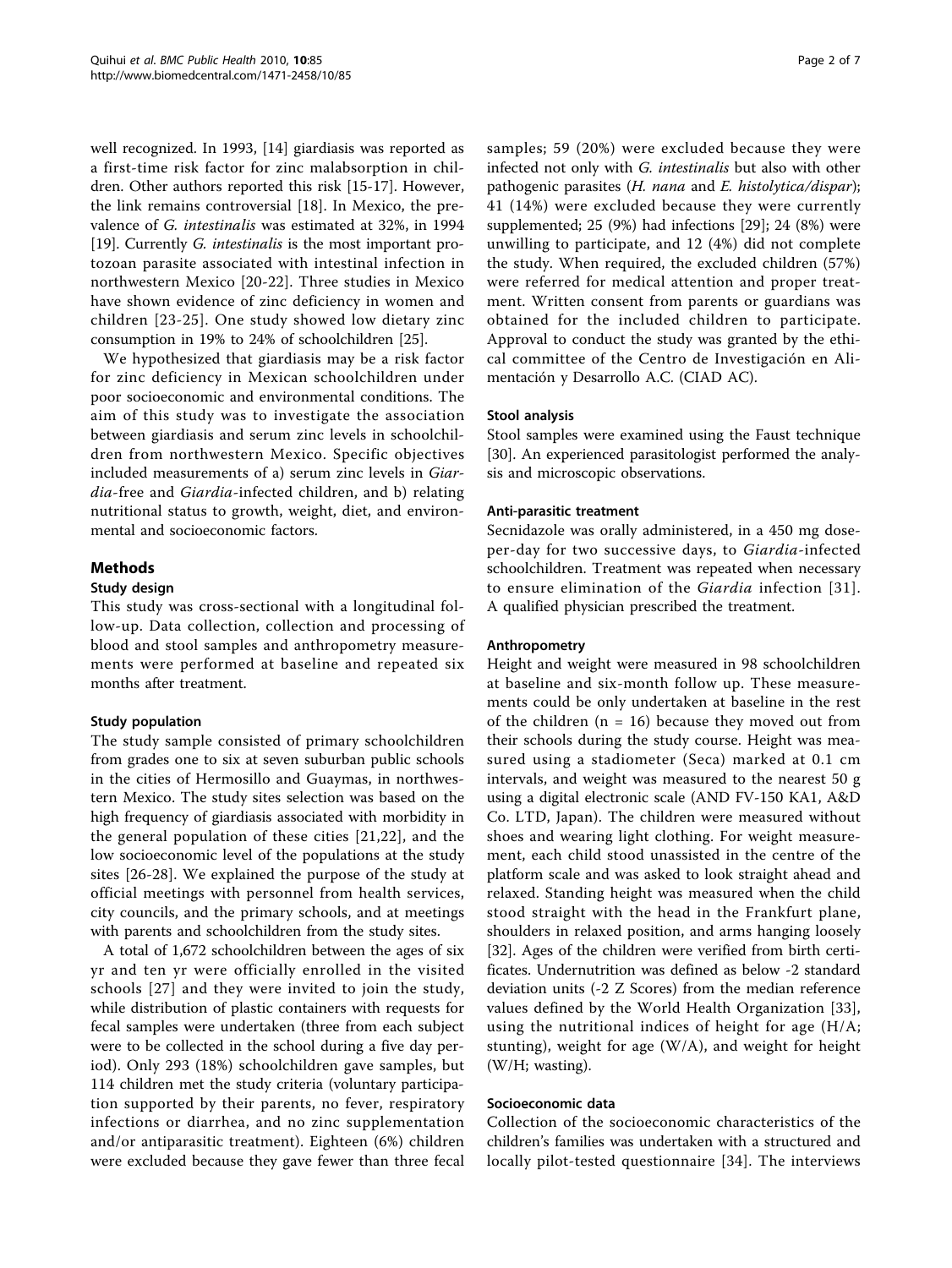were administered face-to-face with mothers in the children's schools. A local leader trained the interviewers to lessen bias. Socioeconomic status was assessed from the employment status and education of the parents, assigning (0) for unemployed or (1) for employed, and (0) for incomplete or (1) for complete secondary school. Household conditions were assessed by the type of material used for walls, roofs, and floors, categorized on the basis of local costs. Sanitation facilities were assessed as defecation in an open area (0), or the use of a pit/ latrine (1); drinking water was assessed as tap water (0), or treated water (chlorine/boiled) (1). Crowding was estimated using the number of people per room, and categorized as less (0) or more (1) than five people per room. Family income was estimated as number of minimum daily-wages, dividing the daily family income by the current local minimum daily wage [\[35](#page-6-0)].

#### Dietary zinc

A trained interviewer assessed each child's daily intake of zinc using the 24-hour recall method. The children were interviewed twice in the presence of the mother. The first interview occurred at the time of the blood sample collections. It was repeated six months later. Dietary intakes of 4 mg of zinc per day are recommended for children of ages 6-8 yr; and 7 mg for ages 9-12 yr [[36\]](#page-6-0). Dietary intakes were categorized as (1) for intakes equal/above and (0) for intakes below the recommendation.

# Blood sampling

A 10 mL sample of venous blood was taken from the cubital vein of each child using winged set of needles (23 × 19 mm) and Vacutainer™ glass tubes (13 × 100 mm) with SST Gel & Clot activator to separate the serum fraction. Within 2 hr, blood samples were transported to the laboratory and centrifuged at 1100 g for 10 min. Serum was separated, labeled, and stored at -70°C, awaiting zinc determination.

#### Determination of serum zinc

Serum zinc was determined by atomic absorption spectrophotometry, using the procedure recommended by the AOAC. Measurements and analysis were developed and carried out by a qualified technician [[37\]](#page-6-0). A sample of 0.40 mL of serum was diluted with 2.0 mL of 0.03% brij solution 35. A certified sample of non-fat Milk 1549 (NIST SRM) was used as an external control, with a mean of  $46.1 \pm 2.2 \mu Zn/mL$  in the interval of confidence of 95%, before the analysis of each blood-sample-set of 50. Measurements were carried out at 213.9 nm using a hollow-cathode zinc lamp with a coefficient of variation (CV) of 2.6%, and a recovery of 97%. The cut-off point for zinc deficiency was set at < 10.7 μmol/L [[38](#page-6-0)].

#### Statistical analysis

Data were analyzed using NCSS 2000 software (NCSS Statistical Software, Kaysville, UT). The distribution of each variable was tested for normality before the analysis using the Kolgomorov-Smirnov goodness of fit test. When necessary, data were normalized using the logarithmic transformation. Descriptive statistics were expressed as mean ± standard deviation or geometric mean  $(\pm \text{ SE})$  for skewed continuous variables, and percentage for categorical variables. Z scores were evaluated by anthropometrical software, version 1.01, using data from the National Center for Health and Statistics as recommended by the World Health Organization [[39\]](#page-6-0). Cross-sectional data were assessed by independent sample t-tests. Pearson's correlation test was used to examine the association between the independent and dependent variables. Analysis of covariance (ANCOVA) was used to compare the means of Z scores between the groups, controlling for the variables that had  $p \leq 0.15$  in the Pearson's correlation analysis. The chi-square test was used to test the significance of differences in frequency distributions between the Giardia-free and the Giardia-infected groups. In the longitudinal analysis, paired t-test was used to compare the means of the serum zinc levels of the Giardiainfected group before and after treatment. The same analysis was applied to compare the serum zinc levels of the Giardia-free group. All analyses were considered significant at  $p \le 0.05$ . In addition, multiple linear regressions was used to test whether difference between the serum zinc levels at baseline and six months after treatment between the Giardia-infected and Giardia-free groups adjusted by the initial zinc values. An interaction term between the initial zinc values and Giardia infection (group variable) was also tested using a p-value of 0.1

# Results

At baseline, the average age of the schoolchildren ( $n =$ 114) was 8.8 (1.0) yr. Fifty-four (54%) were girls. The proportions below -2 SD in W/A and H/A (stunting) were 7%, and 16.7%, respectively. No cases of wasting (W/H) were detected. Means for W/A, H/A and W/H were -0.05 (1.3), -0.9 (1.1) and 1.0 (1.6), respectively. No significant differences were found between the boys and the girls  $(p > 0.05)$  (data no shown).

The mean ages of the *Giardia*-free and the *Giardia*infected groups were 8.8 (0.9) yr and 8.7 (1.1) yr, respectively. W/A and H/A were significantly higher in the Giardia-free than in the Giardia-infected group ( $p <$ 0.05). No difference was found for W/H between the groups ( $p = 0.30$ ) (Table [1](#page-3-0)). There was no difference in the mean daily intakes of zinc between the Giardia-free and the *Giardia*-infected groups ( $p = 0.12$ ) (Table [1\)](#page-3-0).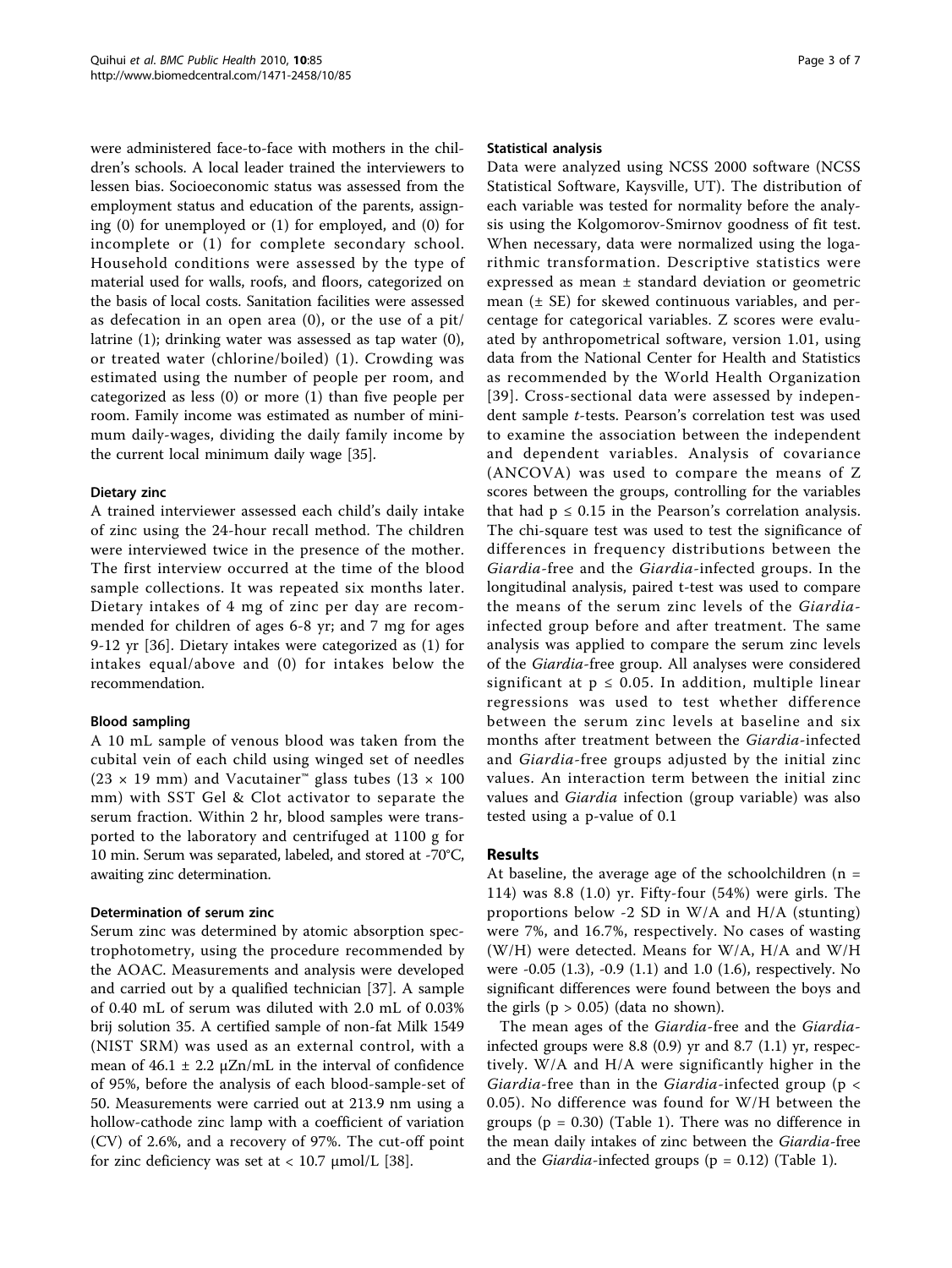<span id="page-3-0"></span>Table 1 The physical characteristics and daily zinc intakes of the Giardia-free and Giardia-infected groups of schoolchildren at baseline

| <b>Variables</b>                               |               | Giardia-free Giardia-infected | *p value |
|------------------------------------------------|---------------|-------------------------------|----------|
|                                                | $(n = 65)$    | $(n = 49)$                    |          |
| Age $(yr)$ #                                   | 8.8(0.9)      | 8.7(1.1)                      | 0.70     |
| Weight (kg)+§                                  | 30.5(1.2)     | $27.1 \pm (0.9)$              | 0.02     |
| Height (cm)+                                   | $128.7 + 6.9$ | $125.5 + 7.4$                 | 0.03     |
| W/A (z-score)†                                 | $-0.2 + 1.3$  | $-0.4 + 1.3$                  | 0.04     |
| H/A (z-score)+                                 | $-0.70 + 1.0$ | $-1.2 + 1.1$                  | 0.02     |
| $W/H$ (z-score) <sup><math>\infty</math></sup> | $1.2 + 1.747$ | $0.8 + 1.5.38$                | 0.30     |
| Daily zinc intake (mg/day)‡                    | $59 + 19$     | $8.3 + 11.7$                  | 0.12     |

Mean  $\pm$  SD;  $\pm$  n = 114:  $\pm$  n = 94;  $^{\circ}$  n = 85; § Geometric mean (Standard Error); \* Independent t-test

In the Giardia-infected group no significant differences were found between values before and values six months after treatment for the mean daily zinc intakes  $(8.30 \text{ mg vs. } 6.01 \text{ mg respectively})$  (p = 0.19).

About 91% of the fathers ( $n = 104$ ) and 28% of the mothers  $(n = 32)$  had formal jobs at the time of the interviews. The fathers represented the family economic support. Secondary education was completed by more than 50% of the children's parents. Chi-square analysis showed no significant difference between the Giardiafree and the Giardia-infected groups in the employment status ( $p = 0.85$  and  $p = 0.96$  between mothers and between fathers respectively) and level of education of the parents ( $p = 0.86$  and  $p = 0.97$  between mothers and between fathers respectively), the quality of walls and roof ( $p = 0.51$ ), quality of floor ( $p = 0.94$ ), the types of drinking water ( $p = 0.48$ ), overcrowding ( $p = 0.77$ ) or the family income  $(p = 0.22)$  in the cross-sectional analysis (data no shown).

At baseline, independent t-test showed no difference ( $p = 0.67$ ) in the geometric means ( $\pm$  SE) of the serum zinc levels 14.46 (0.79) and 13.78 (1.33) μmol/L between the *Giardia-free* ( $n = 65$ ), and *Giardia-infected children*  $(n = 49)$  respectively. When controlling for region, sex, age and daily zinc intake using ANCOVA analyses the same result was found ( $p = 0.98$ ) (Fig. 1). Four children from the Giardia-free and seven from the Giardiainfected group had serum-zinc levels below the cut-off value, 10.7 μmol/L [\[37](#page-6-0)]. However, six months after treatment, a significant increase in the geometric mean of serum zinc was found in the Giardia-infected group (13.78 vs. 19.24 μmol/L) (p = 0.001 from paired t-test analyses) (Fig. 2). After treatment, no children showed a serum zinc concentration below the cut-off value. Conversely, although it was not significant, the serum zinc levels showed a tendency of increasing in the Giardia-free group after six months (14.46 μmol/L vs. 16.98 μmol/L respectively;  $p = 0.08$ ). In addition, comparison of the difference between the serum zinc levels at baseline and





six months after treatment between the Giardia-infected and Giardia-free groups adjusted by the initial zinc values using multiple linear regression, showed a significant larger increased serum zinc values in the Giardia-infected group than in the *Giardia*-free group ( $\beta$  = 2.54, CI = 1.02-4.15,  $p = 0.001$ ). Since the reference group in the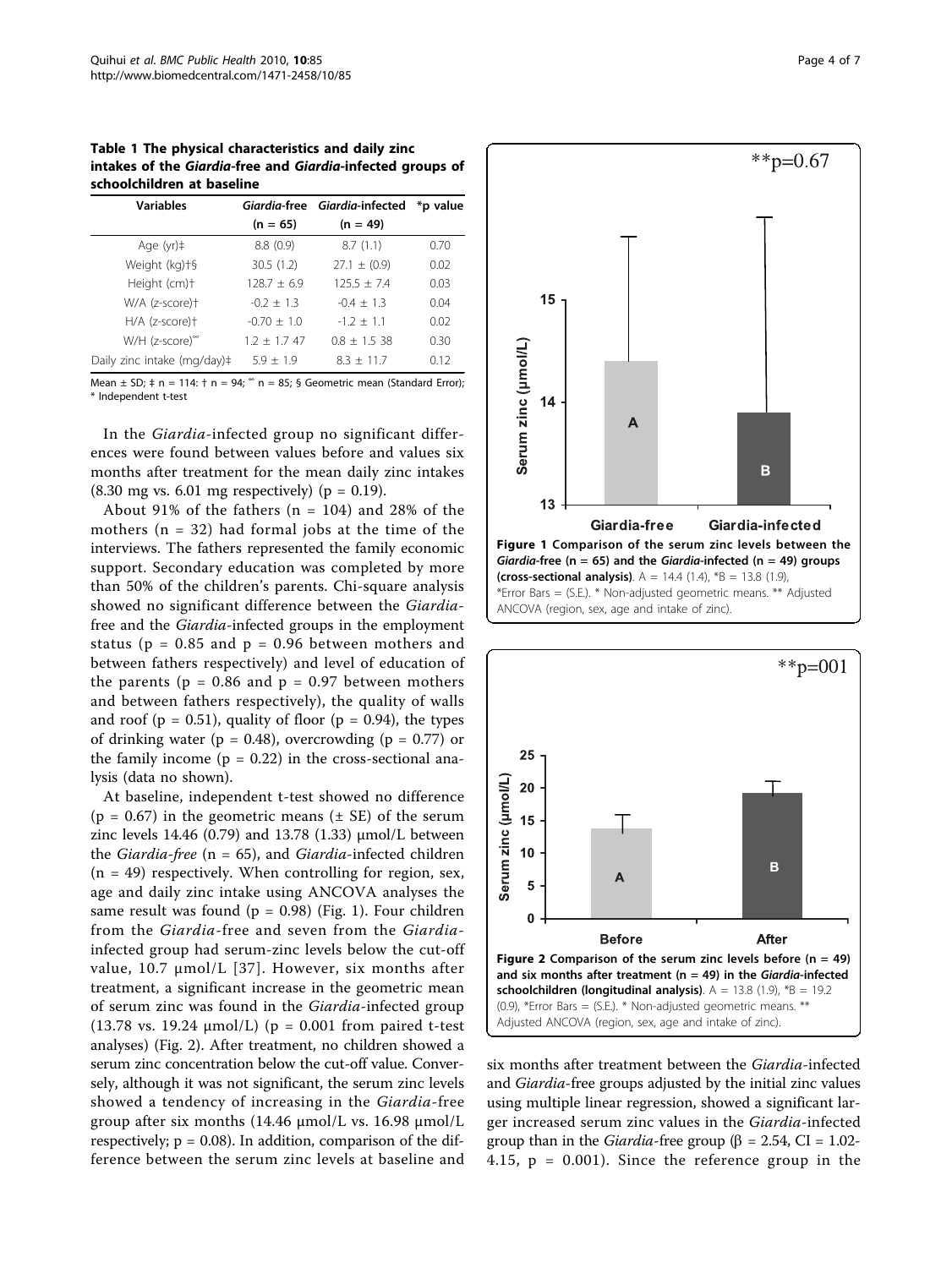regression model was the *Giardia*-free, the positive  $\beta$ -coefficient value means that the increase in serum zinc level was 2.54 μmol/L larger in the Giardia-infected than that in the Giardia-free group adjusted by the initial zinc values. No interaction was observed between the initial zinc values and the *Giardia* infection or group variable  $(\beta)$  $= -0.15$ , CI  $= -0.35 - 0.06$ ,  $p = 0.16$ ).

# **Discussion**

Thirty five percent of the Giardia-free and 29% the Giardia-infected children showed daily zinc intakes below the recommended values [[36](#page-6-0)]. In 1999, the National Survey of Nutrition estimated that about 60% of the general population of Mexico and 57% the northern region had daily zinc intakes below the recommendation [[25\]](#page-5-0). The present study suggests that schoolchildren in northwestern Mexico have fewer incidences of zinc-deprived diets than the general national population. Low levels of parental education, poor income and household conditions, high overcrowding, poor sanitary conditions, and low quality of drinking water are associated with a high prevalence of intestinal parasitic infections [[4,](#page-5-0)[40\]](#page-6-0). Our study population was attending public schools located in underprivileged areas, and no differences were found in the socioeconomic variables between the Giardia-free and Giardiainfected groups.

A Mexican study revealed a higher prevalence of parasitic infections in 65 out of 372 (22.5%) children with lower nutritional status, compared to 32 out of 285 (11%) in better-nourished schoolchildren [[41](#page-6-0)]. In 2005, another study in Turkey [[42](#page-6-0)] showed higher Z scores for H/A and W/A in a Giardia-free group than in the corresponding group of Giardia-infected schoolchildren. Intestinal parasites are associated with childhood malnutrition, where malnutrition may increase the susceptibility to parasites, or parasites may deteriorate the nutritional status of the host [[2,](#page-5-0)[43\]](#page-6-0). In our study, the children free of Giardia and/or other pathogenic parasites showed significantly higher Z scores for W/A and H/A than the Giardia-infected children.

In the present study, no cases of wasting were observed, in agreement with the National Survey of Nutrition in 1998 [[44\]](#page-6-0). Probably, in regions with both chronic nutrient deficiency and infections, children adapt their stature to their lower weight. In this way, children may appear to have a normal W/H, but in reality, they are children of low stature. This condition is referred as "homeorrhesis" [[45\]](#page-6-0).

One published Mexican study [\[24](#page-5-0)] has shown that 20% of 219 schoolchildren from rural southern Mexico had serum zinc levels less than 1.6 μmol/L. This suggested that our schoolchildren are less nutritionally zinc-deprived than those from the southern region, who probably consume less dietary zinc. In 1999, 66% of the southern general population did not meet the daily zinc recommendation, and 34% of the children under five yr old showed zinc deficiency [\[25\]](#page-5-0).

In the present study, giardiasis was the difference in the observed results as evidenced by the parasitic treatment. This finding is supported by both the non-significant increase in the mean serum zinc levels from baseline to six months after in the *Giardia*-free group and the significant larger increased serum zinc value observed in the Giardia-infected group than in the Giardia-free group. Although the association between malabsorption and giardiasis is well documented, little is known about the giardiasis-zinc interaction. Recently, two studies from Turkey [\[15](#page-5-0),[16](#page-5-0)] showed that Giardia-infected groups of children (45 and 34 respectively), 2 yr to 14 yr old, had lower mean serum zinc levels than their matched *Giar*dia-free group (10.3  $\mu$ mol/L vs. 220.2  $\mu$ mol/L, and 16.7 μmol/L vs. 20.8 μmol/L, respectively). Another study from Turkey [[17\]](#page-5-0) found a significant increase in the mean serum zinc levels after treatment (8.7 μmol/L vs. 14.8 μmol/L) in 20 Giardia-infected children of ages 3 mo to 14 yr. In contrast, a Spanish study [[18](#page-5-0)] found no change in the mean serum zinc levels before (14.1 μmol/L) and three months after treatment (14.1  $\mu$ mol/L) in 25 Giardia-infected children of ages 6 yr to 9 yr. It must be remarked that the Turkish and Spanish children were from low and medium socioeconomic levels respectively, and the baseline means for serum zinc in the Turkish children were lower than in the Spanish children. The children in our study were from low socioeconomic level, and showed a mean serum zinc level at baseline similar to that of the Spanish children. In addition, the mean serum zinc levels were always above 10.7 μmol/L. On the other hand, it is possible that a no detected increase in zinc intake due to a raised awareness of the issue in mothers during the study course could have been related to the increased serum zinc levels in these children. However, recalls revealed no zinc supplementation or increased food intake in this study. In addition, the main foods recognized as major zinc contributors to the children's diets were milk, corn tortilla, ground beef, eggs, sausage, flour tortilla, beans, cheese and chicken, and they were invariably present in the recalls collected at baseline and follow-up.

How zinc metabolism is compromised by *G. intestina*lis is not well known, but it is hypothesized that the increased intestinal absorption of zinc associated with anti-Giardia treatment may be explained by the restoration of intestinal mucosa that had been impaired by giardiasis [[46\]](#page-6-0). However, our cross-sectional data analysis showed no significant differences between the Giardia-free and the Giardia-infected groups in this study. Although some limitations in the cross-sectional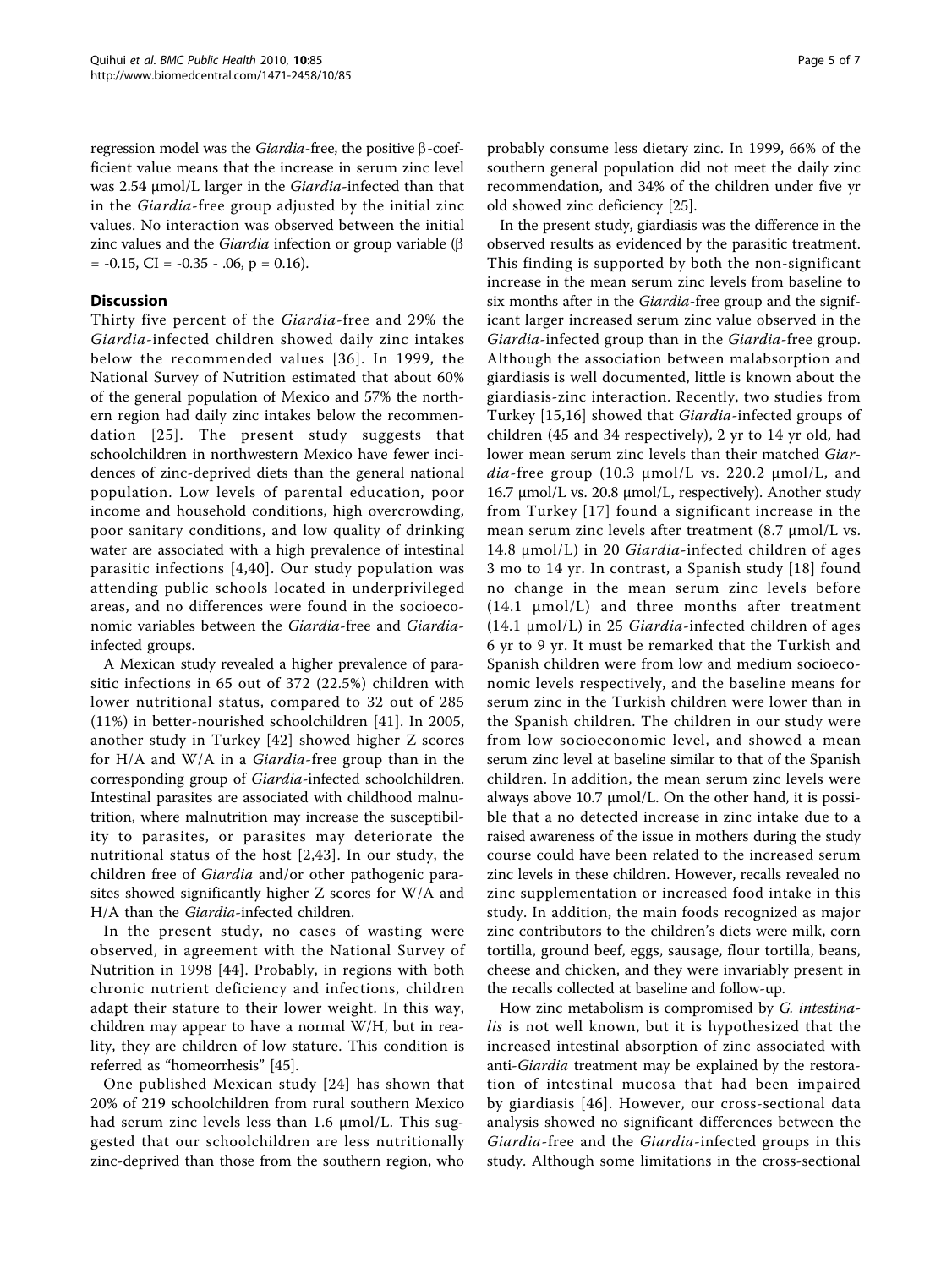<span id="page-5-0"></span>analysis may explain these findings: a) The distinction between the Giardia-free and Giardia-infected groups may hide the real association between giardiasis and low serum zinc, because all the children could have been infected with Giardia sometime prior to this study. b) If Giardia-free children showed no infection because of recent treatment, their serum zinc levels might yet not have been restored to a point significantly different from that in the Giardia-infected children. c) The duration of the Giardia infection may not have been long enough to significantly decrease the serum zinc levels in the Giardia-infected children. d) The sample size may not have been large enough to find a significant difference between the groups. Despite this, the validity of this study was supported by the findings of the longitudinal data analysis in the Giardia-infected and Giardia-free groups.

# Conclusion

Causes of zinc deficiency may be multifactorial. However, results from this study show that giardiasis may be a risk factor for zinc deficiency in the schoolchildren from northwestern Mexico. Other studies are required to elucidate the pathological mechanism implicated in the zinc-giardiasis interaction. More information about zinc levels in the Mexican population is required to redesign current national strategies for parasitic control, micronutrient supplementation and food fortification, in order to improve the quality of life of vulnerable populations.

#### Acknowledgements

The authors would like to acknowledge the support of CONACYT in funding this study. We would like also to thank Christian Dominguez and Orlando Tortoledo for their professional and technical support. We are grateful to the children's families, school authorities, and the chemical lab personnel of the Mexican Institute of Social Security for their technical assistance. We thank the participating schoolchildren. This study was for them.

#### Authors' contributions

LQ was the project leader and participated in the study design, sample and data collection, parasitological analysis, and writing of the manuscript. GGM performed sampling, data collection and preparation of the database and manuscript. ROM contributed with the study design, data interpretation and writing of the manuscript. JGL participated in the study design, sample and data collection, parasitological and biochemical analysis, and results discussing. JER carried out the statistical analysis, data interpretation and writing of the manuscript. MEV participated in the study design and revised manuscript. All authors read and approved the final manuscript.

#### Competing interests

The authors declare that they have no competing interests.

Received: 8 October 2008 Accepted: 20 February 2010 Published: 20 February 2010

#### References

- Upcroft P, Upcroft JA: [Drug targets and mechanisms of resistance in the](http://www.ncbi.nlm.nih.gov/pubmed/11148007?dopt=Abstract) [anaerobic protozoa.](http://www.ncbi.nlm.nih.gov/pubmed/11148007?dopt=Abstract) Clin Microbiol Rev 2001, 14(1):150-164.
- Pennardt A: [Giardiasis.](http://www.ncbi.nlm.nih.gov/pubmed/10155488?dopt=Abstract)[[http://www.emedicine.com/EMERG/topic215.htm\]](http://www.emedicine.com/EMERG/topic215.htm).
- 3. Ratanapo S, Mungthin M, Soontrapa S, Faithed C, Siripattanapipong S, Rangsin R, Naaglor T, Piyaraj P, Taamasri P, Leelayoova S: Multiple modes of transmission of giardiasis in primary schoolchildren of a rural community, Thailand. Am J Clin Nutr 2008, 78(4):611-615.
- 4. Hoque ME, Hope VT, Scragg R, Kjellstrom T: [Children at risk of giardiasis in](http://www.ncbi.nlm.nih.gov/pubmed/12948364?dopt=Abstract) [Auckland: a case-control analysis.](http://www.ncbi.nlm.nih.gov/pubmed/12948364?dopt=Abstract) Epidemiol Infect 2003, 131:655-662.
- 5. Prado MS, Strina A, Barreto ML, Oliveira AM, Paz LM, Cairncross S: [Risk](http://www.ncbi.nlm.nih.gov/pubmed/14596531?dopt=Abstract) factors for infection with Giardia duodenalis [in pre-school children in the](http://www.ncbi.nlm.nih.gov/pubmed/14596531?dopt=Abstract) [city of Salvador, Brazil.](http://www.ncbi.nlm.nih.gov/pubmed/14596531?dopt=Abstract) Epidemiol Infect 2003, 131:899-906.
- 6. Caulfield LE, Black RE: Zinc deficiency. Global and regional burden of disease attributable to selected major risk factors comparative quantification of health risks World Health Organization GenevaEzzati M, Lopez AD, Rodgers A, Murray CJL 2006, 257-279.
- 7. Rosado LJ: Deficiencia de zinc y sus implicaciones funcionales. Salud Pública Méx 1998, 40:181-188.
- 8. Marilyn ES, Kristine GK: Zinc deficiency impairs immune responses against parasitic nematode infections at intestinal and systemic sites. J Nutr 2000, 130(Suppl):1412-1420.
- 9. Bhutta ZA: [Iron and zinc intake from complementary foods: some issues](http://www.ncbi.nlm.nih.gov/pubmed/11061841?dopt=Abstract) [from Pakistan.](http://www.ncbi.nlm.nih.gov/pubmed/11061841?dopt=Abstract) Pediatrics 2000, 106(5):1295-1297.
- 10. Bhutta ZA: Effect of infections and environmental factors on growth and nutritional status in developing countries. J J Pediatr Gastroenterol Nutr 2006, 43(Suppl):13-21.
- 11. McDonald V: [Parasites in the gastrointestinal tract.](http://www.ncbi.nlm.nih.gov/pubmed/12969441?dopt=Abstract) Parasite immunol 2003, 25(5):231-234.
- 12. Khandait DW, Vasudeo ND, Zodpey SP, Kumbhalkar DT: [Risk factors for](http://www.ncbi.nlm.nih.gov/pubmed/10996988?dopt=Abstract) [subclinical vitamin a deficiency in children under the age of 6 years.](http://www.ncbi.nlm.nih.gov/pubmed/10996988?dopt=Abstract) J Trop Pediatr 2000, 46:239-241.
- 13. Khandait DW, Vasudeo ND, Zodpey SP, Ambadekar NN: Risk factors for xerophthalmia in under-six children in urban slums. World Health Organization. Regional Office for South-East Asia 2000, 2.
- 14. Jendryczko A, Sodowska H, Drozdz M: [\[Zinc deficiency in children infected](http://www.ncbi.nlm.nih.gov/pubmed/8249376?dopt=Abstract) [with Giardia lamblia\].](http://www.ncbi.nlm.nih.gov/pubmed/8249376?dopt=Abstract) Wiad Lek 1993, 46(1-2):32-35.
- 15. Ertan P, Yereli K, Kurt O, Balcioglu IC, Onag A: [Serological levels of zinc,](http://www.ncbi.nlm.nih.gov/pubmed/11982898?dopt=Abstract) [copper and iron elements among Giardia lamblia infected children in](http://www.ncbi.nlm.nih.gov/pubmed/11982898?dopt=Abstract) [Turkey.](http://www.ncbi.nlm.nih.gov/pubmed/11982898?dopt=Abstract) Pediatr Int 2002, 44(3):286-288.
- 16. Demirci M, Delibas N, Altuntas I, Oktem F, Yonden Z: [Serum iron, zinc and](http://www.ncbi.nlm.nih.gov/pubmed/12751677?dopt=Abstract) [copper levels and lipid peroxidation in children with chronic giardiasis.](http://www.ncbi.nlm.nih.gov/pubmed/12751677?dopt=Abstract) J Health Popul Nutr 2003, 21(1):72-75.
- 17. Karakas Z, Demirel N, Tarakcioglu M, Mete N: [Serum zinc and copper](http://www.ncbi.nlm.nih.gov/pubmed/11817681?dopt=Abstract) [levels in southeastern Turkish children with giardiasis or amebiasis.](http://www.ncbi.nlm.nih.gov/pubmed/11817681?dopt=Abstract) Biol Trace Elem Res 2001, 84(1-3):11-18.
- 18. Olivares JL, Fernandez R, Fleta J, Rodriguez G, Clavel A: Serum mineral levels in children with intestinal parasitic infection. Dig dis (Basel, Switzerland) 2003, 21(3):258-261.
- 19. Tay J, Ruiz A, Schemoona H, Robert L, Sanchez JT, Uribarran T, Becerril MA, Romero R: [Frecuencia de la protozoosis intestinales en la Republica](http://www.ncbi.nlm.nih.gov/pubmed/7632341?dopt=Abstract) [Mexicana.](http://www.ncbi.nlm.nih.gov/pubmed/7632341?dopt=Abstract) Bol Chil Parasitol 1994, 49:9-15.
- 20. Gómez RN, Mad JG, Durazo N, Matty MB, Vazquez E, Robles G: Helmintiasis en los niños. Informe de 543 casos. Bol Clin Hosp Infant Edo Son 1996, 13:30-33.
- 21. Secretaria de Salud: Informe anual de casos nuevos de enfermedades en el Estado de Sonora. Departamento de Estadística y Evaluación, Dirección de Planeación y Desarrollo. Gobierno del Estado de Sonora. México 2006
- 22. Secretaria de Salud: Informe anual de casos nuevos de enfermedades en el Estado de Sonora. Departamento de Estadística y Evaluación, Dirección de Planeación y Desarrollo. Gobierno del Estado de Sonora. México 2007.
- 23. Hunt I, Murphy M, Martner P, Faraji B, Swendseid M, Reynolds R: [Zinc,](http://www.ncbi.nlm.nih.gov/pubmed/3661474?dopt=Abstract) [vitamin B6, and other nutrients in pregnant women attending prenatal](http://www.ncbi.nlm.nih.gov/pubmed/3661474?dopt=Abstract) [clinics in Mexico.](http://www.ncbi.nlm.nih.gov/pubmed/3661474?dopt=Abstract) Am J Clin Nutr 1987, 46:563-569.
- 24. Rosado JL, Bourges H, Saint-Martín B: Deficiencia de vitaminas y minerales en México: Una revisión crítica del estado de la información: I. Deficiencia de minerales. Salud Pública Méx 1995, 37:130-139.
- 25. Encuesta Nacional de Nutrición: Estado nutricio de niños y mujeres en México. Cuernavaca, Morelos, México 1999. Instituto Nacional De Salud Pública 2000.
- 26. INEGI: XII Censo general de población y vivienda 2000. Instituto Nacional de Estadistica Geografia e Informatica 2001.